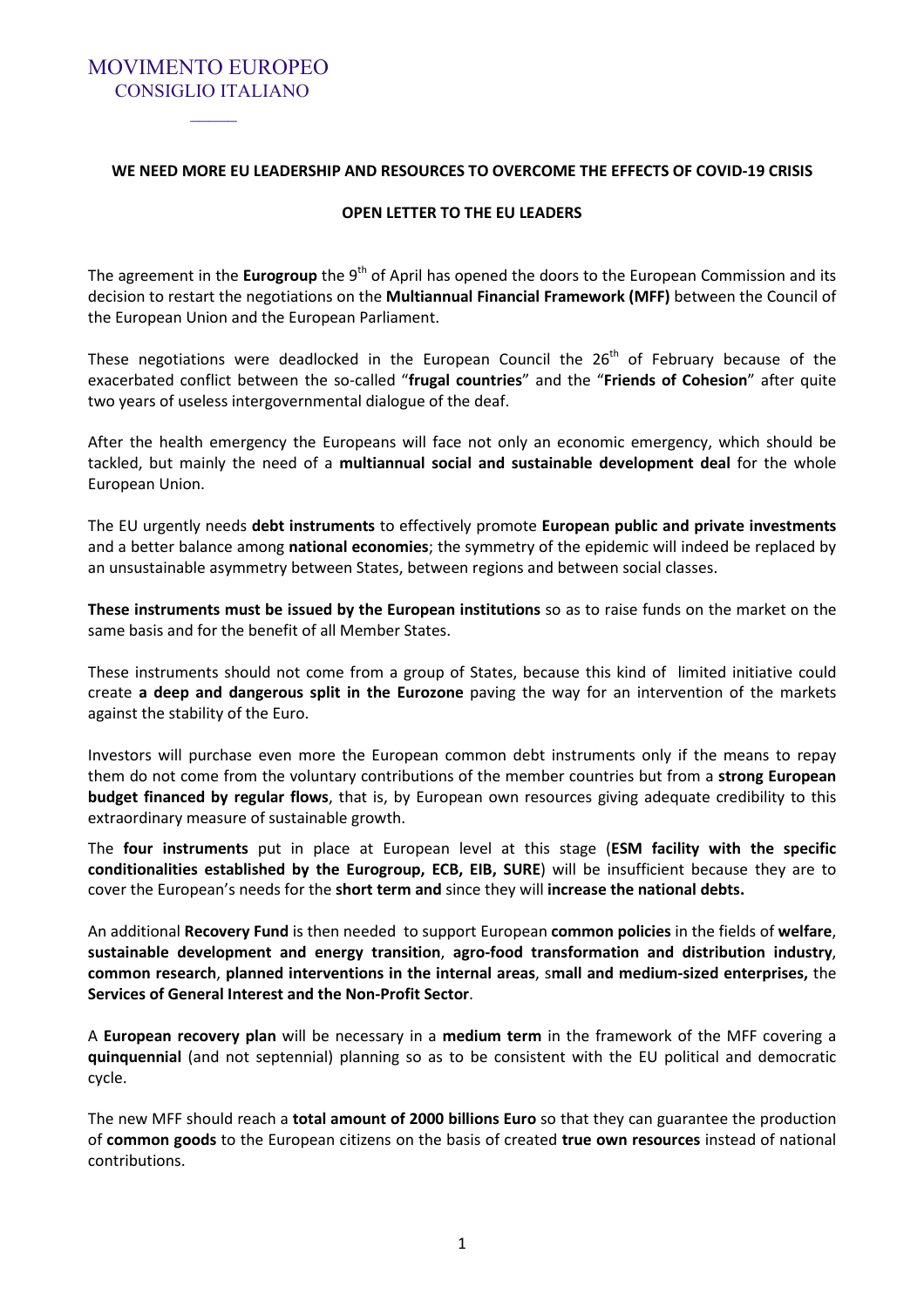In this perspective the new MFF should create a guarantee for a **European public debt**, whose design could be inspired from the European Financial Stabilization Mechanism (EFSM) one, under the name of a "**European Financial Recovery Fund (EFRF)**", able to issue hundreds of billions of common debt.

We appeal the **European Council** of the 23<sup>rd</sup> of April - acting if necessary by majority and in its capacity to give the necessary impulses - and the **European Parliament** as a branch of the budgetary authority to give a clear **political mandate** to **European Commission** asking it to propose a **new MFF** responding to the following principles:

- allow the EU to guarantee **common goods** that cannot be ensured by single States,
- increase revenue with fresh resources, necessary to implement the new European political agenda and meet the priorities related to th**e European Green Deal**, the **employment and the social rights**, the **digital transformation, the productive system** and th**e economic and social crisis that will derive from the health emergency**.
- overcome the **tax avoidance** of multinational companies that subtract hundreds of billions a year using the opportunities offered by disharmonious tax regimes including the **seized assets under the anti-mafia legislations**,
- introduce **European levies on web profit making activities and carbon producing activities including through a border carbon adjustment,**

**We believe that doing so the Europeans will overcome the COVID-19 crisis much more efficiently and rapidly, while taking a major step in the European integration process.** 

**Berlin, Brussels, Budapest Den Haag, Lisbon, Madrid, Paris, Rome, Wien, Zagreb. 16th April 2020** 

**ABETE LUIGI, President FEBAF and BNL** 

**ALLEGRETTI UMBERTO, professor, Centro Riforma dello Stato, University of Florence** 

**ALMUNIA JOAQUIN, former EU Commissioner, former Spanish Minister and General Secretary of PSOE** 

**AMATO GIULIANO, former Prime Minister and Vicepresident European Convention, Member of Italian Constitutional Court** 

**AMENDOLA Adelaide, magistrate** 

**ARGENZIANO ANTONIO, General Secretary GFE, European Movement Italy** 

**AULETTA ARMENISE GIAMPIERO, Vicepresident European Movement Italy** 

**AZZARONE Daniele, entrepreneur in the airport logistics sector** 

**BAGELLA MICHELE, professor Tor Vergata, European Movement Italy** 

**BALBONI ENZO, professor Università Cattolica Milano**

**BALDASSARRI MARIO, Professor, President Economia Reale, former under-secretary of State, European Movement Italy** 

**BARCA FABRIZIO, former Minister, President Forum delle Diseguaglianze e Diversità** 

**BARON CRESPO ENRIQUE, former President of European Parliament and International European Movement, professor Jean Monnet, president Fundacion Yehudi Menuhin**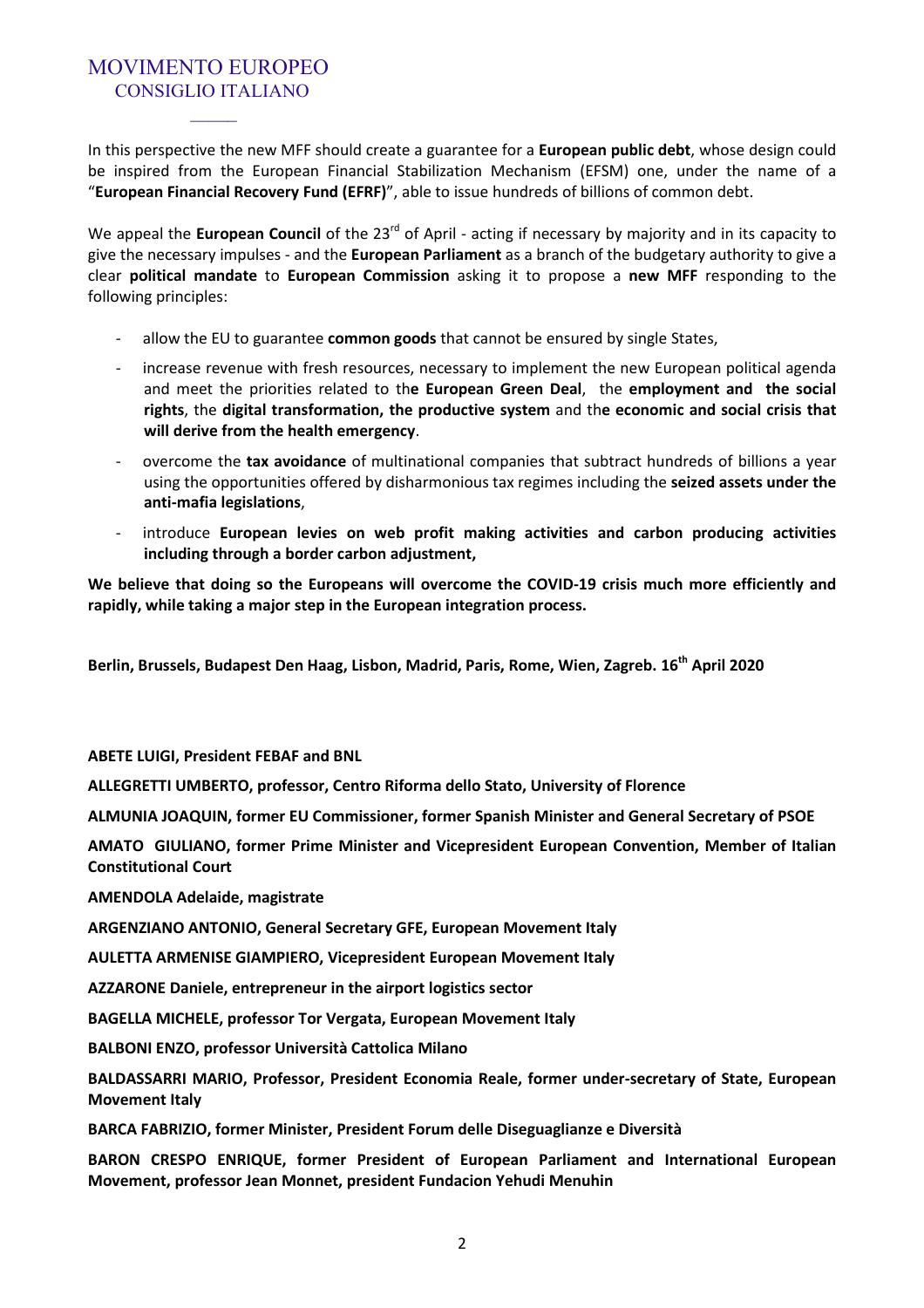**BARTOLI GLORIA, LUISS, Fondazione Economia Tor Vergata BASSAN FABIO, professor Tor Vergata BASSANINI FRANCO, President ASTRID, former Minister, professor BENIFEI BRANDO, MEP, Head Italian Delegation S&D, Vice President International European Movement BENVENUTO GIORGIO, President Foundations Bozzi and Nenni, former General Secretary UIL BERHAULT GILLES, Comité 21 France, French National Centre for Scientific Research, Délégué Général Fondation des transitions BERTI Alessandra, journalist BERTONCINI YVES, President Mouvement Européen France, Vice President International European Movement BIANCO ENZO, former minister and major of Catania, Member of the Committee of Regions BIASCO SALVATORE, professor, former member of Italian Chamber BIN ROBERTO, professor University Ferrara BINAGHI JORGE, professor University Barcelona BISCHOFF GABRIELE, MEP, Vice president Constitutional Affairs Committee EP, BOFINGER PETER, German economist, former member of the German Council of Economic Experts BOITANI ANDREA, professor Università Cattolica Milano BOVA MARIO, former ambassador BRACCIALI MATTEO, ACLI and European Movement Italy BRAGANTINI SALVATORE, President Pro MAC BRAUZZI Giovanni, retired Italian Diplomat BRUGNOLI FLAVIO, Director Centro Studi sul Federalismo BUSIA GIUSEPPE, General secretary Autority Privacy CAFEO GIOVANNI, Member of the Sicilian Regional Assembly, President of the Regional Federalist Intergroup CAMANZI ANDREA, President Autorità regolazione trasporti CAMPORINI VINCENZO, Vicepresident IAI, European Movement Italy CAMUSSO SUSANNA, International and Gender Policies CGIL, former General Secretary CANGELOSI ROCCO, former ambassador, Board European Movement Italy CANILLI Claudia, communication manager CAPPELLINI CLAUDIO, European Affairs, CNA, European Movement Italy CASALE Roger, Secretary General of New Europeans CASINI PIER FERDINANDO, former president of Italian Chamber, Member of the Senate, European Movement Italy CASTALDO FABIO MASSIMO, Vice President European Parliament CECCHINI MARCO, Journalist, Huffington Post CESARETTI LEONARDO, ACLI, Treasurer European Movement Italy**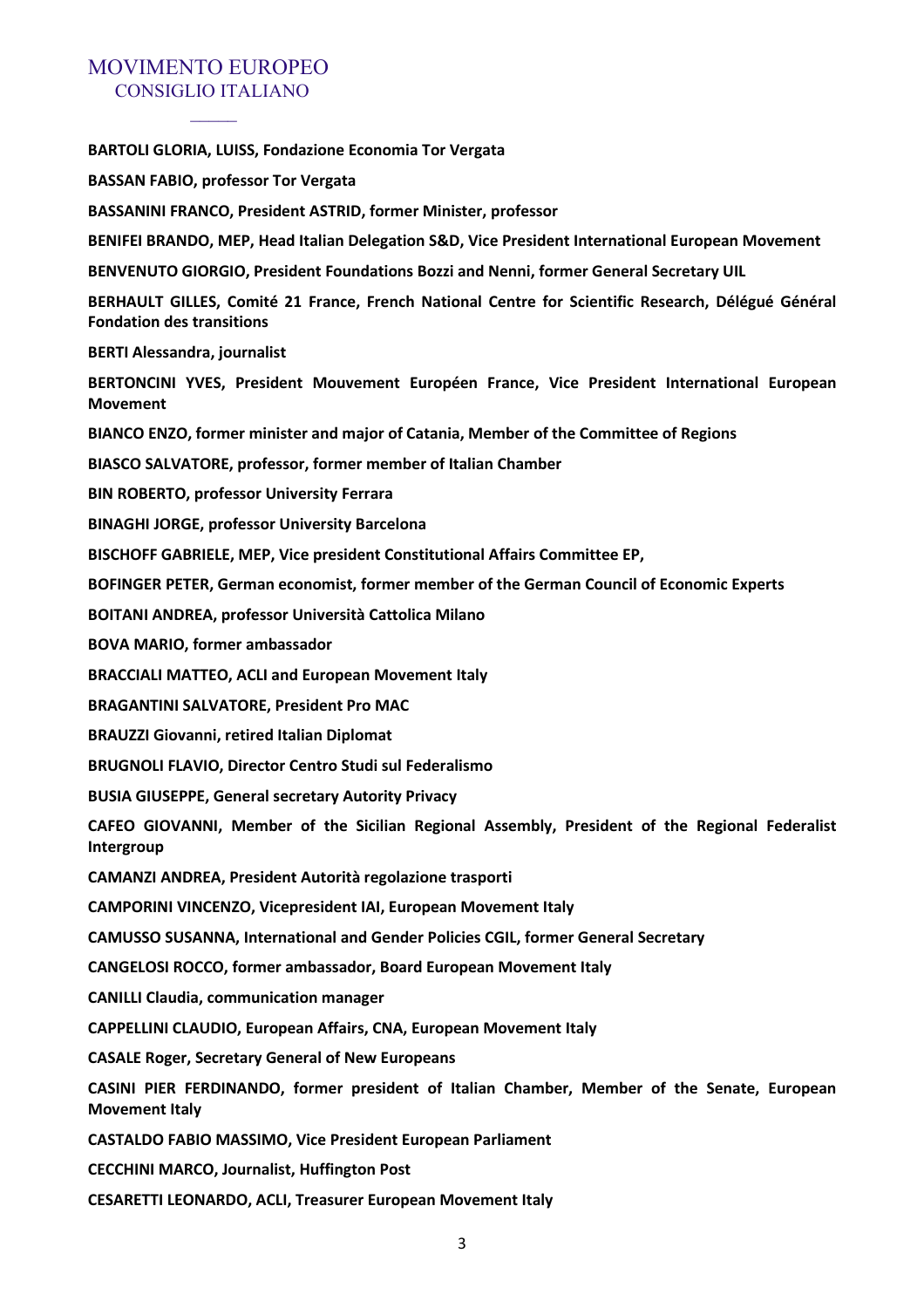**CHELI ENZO, President Comitato Scientifico ASTRID, professor, former President Il Mulino CIARDI Francesca, actress, journalist, producer CIPOLLETTA INNOCENZO, President ASSONIME, President Associazione Economia della Cultura CLARIZIA Giovanna, doctor COCO GIUSEPPE, Professor Univesity Milano COHN BENDIT DANIEL, former MEP and co-president Green Group, co-founder Spinelli Group COSTA PAOLO, MEP CUCCIOLLA Riccardo, entrepreneur in the pharmaceutical sector D'ALEMA MASSIMO, President Italiani Europei, former Prime Minister D'ALESSIO GIANFRANCO, Professor Tor Vergata D'AURIA GAETANO, Corte dei Conti DASTOLI PIER VIRGILIO, President European Movement IT, president COMPA, professor Unistrada, President Centro Studi Diritti dei Popoli Università Sassari, former assistant of Altiero Spinelli DE BOCK JAN, former ambassador and former permanent representative of Belgium DE BORTOLI FERRUCCIO, President VIDAS, former director Corriere della Sera, Il Sole 24 Ore DE GIORGIO Donato, engineer, entrepreneur DE MINICO GIOVANNA, professor Università Napoli DE MONTICELLI ROBERTA, Member Accademia dei Lincei DE VINCENTI CLAUDIO, former Minister, professor DE VRIES GIJS, former MEP, former European Union Counter Terrorisme Coordinatot DEL RIO CINZIA, head UIL International Department DELLA SETA ROBERTO, President Europa Ecologia, European Movement Italy DENTE BRUNO OSCAR, professor Polimi DI CIOMMO MARIO, Cassa Depositi e Prestiti DI MURO Antonio, lawyer DI MURO Luigi, lawyer EL-HOUSSI LEILA, professor, President Forum Italo-tunisino, European Movement Italy FASSINO PIERO, President CESPI, member of Italian Chamber, former Minister FEDELI VALERIA, former Mnister, Member of the Senate FELISINI DANIELA, President AUSE, professor Tor Vergata, European Movement Italy FERRUTA UGO, President MFE Rome, European Movement Italy FIASCHI CLAUDIA, Speaker Forum del Terzo Settore FITOUSSI JEAN-PAUL, Sciences Po Paris FONTANA Giovanni Luigi, professor at the University of Padua FORNASARI FRANCO, Managing Partner, Value Tree Partners LL.C., School of Economics and Political Science**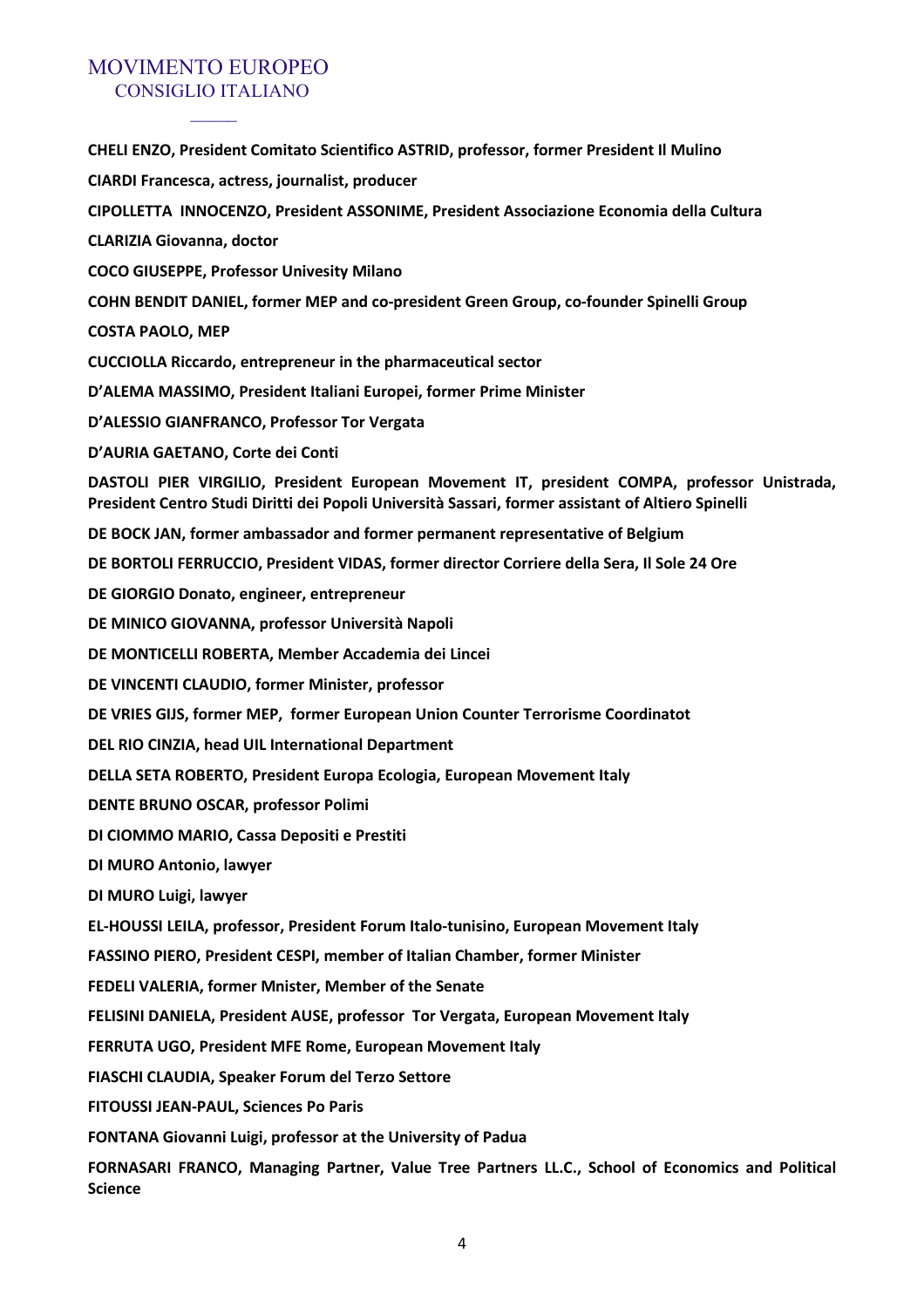**FORTUNA Angelo, teacher and school governor FRANCIOSI Maria Laura, journalist FRASSONI MONICA, former MEP and co-president Green Party, President of the Council of Ixelles FREDIANI CARLO, former officer of the Council of the Union GABAGLIO EMILIO, former General Secretary ETUC, European Movement Italy GAETA Renato, president of the Volunteer Manager association for training GALLI GIAMPAOLO, Professor Università Cattolica, former MP GALLO FRANCO, former President Constitutional Court, Treccani GARAGNANI Laura, Vice President of Loic Francis-Lee association GARONNA PAOLO, General Secretary FEBAF, LUISS GATTI EMANUELE, President German Italian Chamber of Trade, professor GIANNOLA ADRIANO, President SVIMEZ, professor GIANNONE CARLO, professor Università del Sannio GIOFFRE 'Alberto, architect, President of the Unesco Club Reggio Calabria GIOVANNINI ENRICO, Speaker ASVIS, former Minister, professor, Member of the task force on the Post-COVID-19 GOEMANS FILIP, Foundation Sint Gummaruskerk, Lawyer GOZI SANDRO, Member of EP, President UEF, European Movement Italy GRASSI VINCENZO, Ambassador, General Secretary European University Institute GUEROT ULRIKE European Democracy Lab GUERRIERI PALEOTTI PAOLO, professor Sapienza, former Senato GUIGOU ELISABETH, former Minister of Foreign Affairs, president Ann Lindt Foundation IGNAZI PIERO, professor emeritus Bologna IOZZO ALFONSO, President Centro Studi sul Federalismo IPPOLITO FRANCO, President Fondazione Basso IULIANO GIUSEPPE, Head of International Department CISL JAHIER LUCA, President European Economic and Social Committee JOUEANJEAN HERVE, former General Director DG Budget EC Commission LAMASSOURE ALAIN, former MEP and president Budget Committee LAMY PASCAL, Honorary President Delors Institute, former EC Commissioner and General Secretary WTO LEINEN JO, former MEP, president UEF and International European Movement LENER RAFFAELE, Professor Tor Vergata LEONE CLAUDIO, Agite, Board European Movement Italy LEONE Giancarlo, President Audiovisual Producer Association (APA) LEPORE AMEDEO, professor University Vanvitelli LETTA ENRICO, former Prime Minister, President Sciences Po Paris**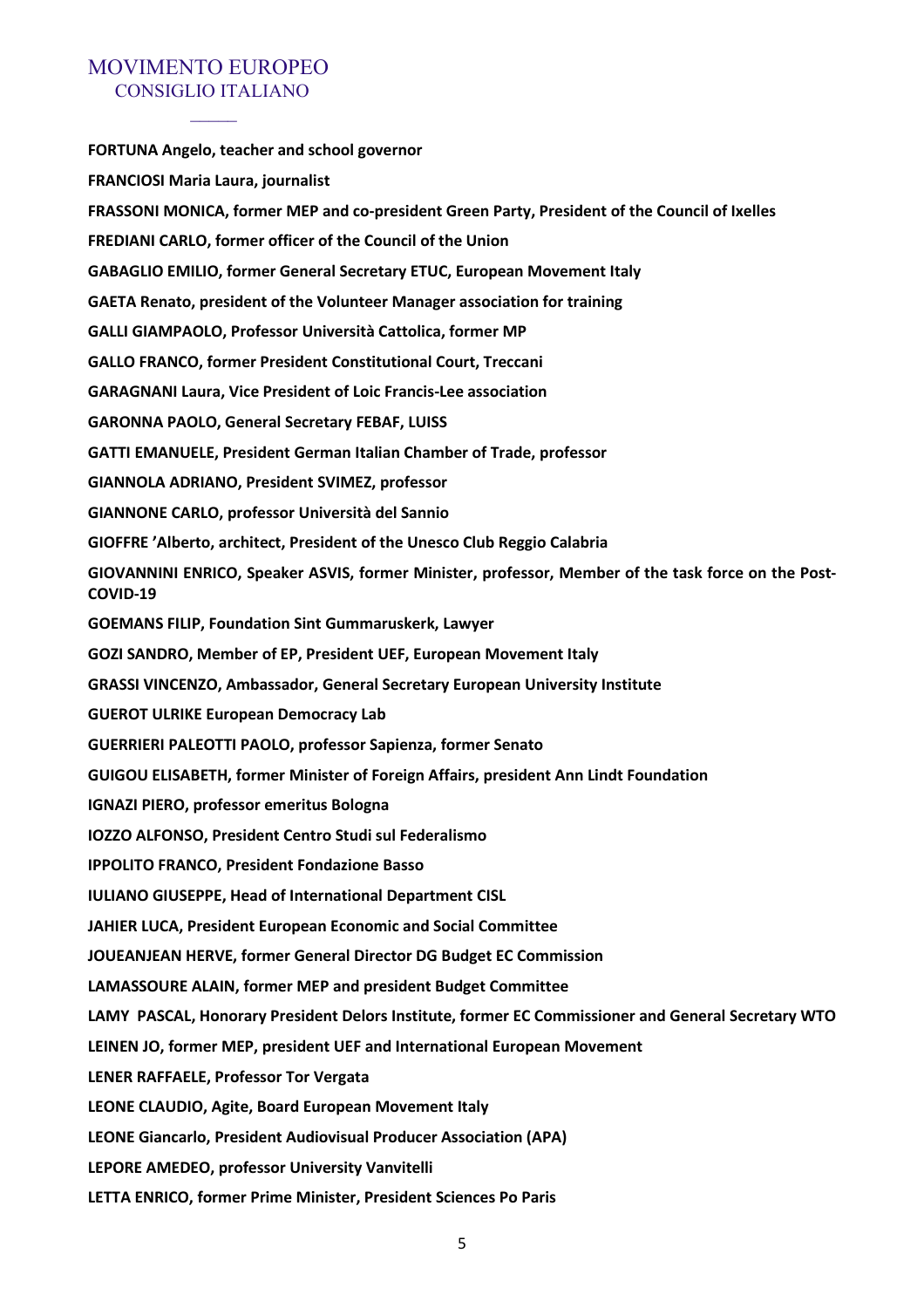$\overline{\phantom{a}}$ 

| LILLI VENTURINI MARINA, Presidente ANDE, European Movement Italy                                                                |
|---------------------------------------------------------------------------------------------------------------------------------|
| <b>MACCHIATI ALFREDO, CONSOB</b>                                                                                                |
| <b>MAGNETTE PAUL, Minister President of Wallonie Region, Major of Charleroi</b>                                                 |
| <b>MAILLARD SEBASTIEN, Director Delors Institute</b>                                                                            |
| MAJOCCHI ALBERTO, professor Emeritus Pavia, vicepresident CSF. European Movement Italy                                          |
| MARITATI ALBERTO, European Movement Italy, former General Attorney, former member of the Senate<br>and Under-Secretary of State |
| MARSEGLIA SILVANO, President AEDE, European Movement Italy                                                                      |
| MASINI FABIO, professor Roma-II, CESUE, European Movement Italy                                                                 |
| MASSOLO GIAMPIERO President ISPI and Fincantieri, former ambassador,                                                            |
| MATTINA VINCENZO, President QUANTA, former MEP, European Movement Italy                                                         |
| <b>MAZZARINO Giuseppe, journalist, professor at the Bari University</b>                                                         |
| <b>MAZZOLA MARIO ROSARIO, professor University Palermo</b>                                                                      |
| MAZZOTTI Antonio, school teacher                                                                                                |
| MELANI MAURIZIO, former Ambassador, Link University, European Movement Italy                                                    |
| MENY YVES, Former president EUI, President Scuola Sant'Anna Pisa                                                                |
| <b>MEROLA FEDERICO, LUISS</b>                                                                                                   |
| <b>MESSORI MARCELLO, President SEP, LUISS</b>                                                                                   |
| MICOSSI STEFANO, General Secretary ASSONIME                                                                                     |
| <b>MIGONE DE AMICIS Agostino, lawyer</b>                                                                                        |
| MILIA STEFANO, Deputy General Secretary, European Movemnt Italy                                                                 |
| MIRACHIAN LAURA, former Ambassador                                                                                              |
| <b>MOLAIOLI Carlo, lawyer</b>                                                                                                   |
| MONTI MARIO, former prime minister, former EC Commissioner, professor, Senator for life                                         |
| MURONI ROSSELLA, Member of the Italian Chamber, former President Legambiente, European<br><b>Movement Italy</b>                 |
| <b>MUSSATTI Giuliano, economist</b>                                                                                             |
| NATALINI ALESSANDRO, professor University Parthenope                                                                            |
| NELLI FEROCI FERDINANDO, President IAI, former ambassador and EC Commissioner                                                   |
| <b>OLIVO Riccardo, lawyer</b>                                                                                                   |
| <b>ONIDA FABRIZIO, professor Emeritus, Bocconi</b>                                                                              |
| <b>ONIDA VALERIO, former president Constitutional Court, professor</b>                                                          |
| <b>ORLANDO LEOLUCA, Major Palermo</b>                                                                                           |
| PACIOTTI ELENA, former MEP, Fondazione Basso                                                                                    |
| PADOAN PIERCARLO, former Minister, professor, member of Italian Chamber                                                         |
| PAJNO ALESSANDRO, former President Consiglio di Stato                                                                           |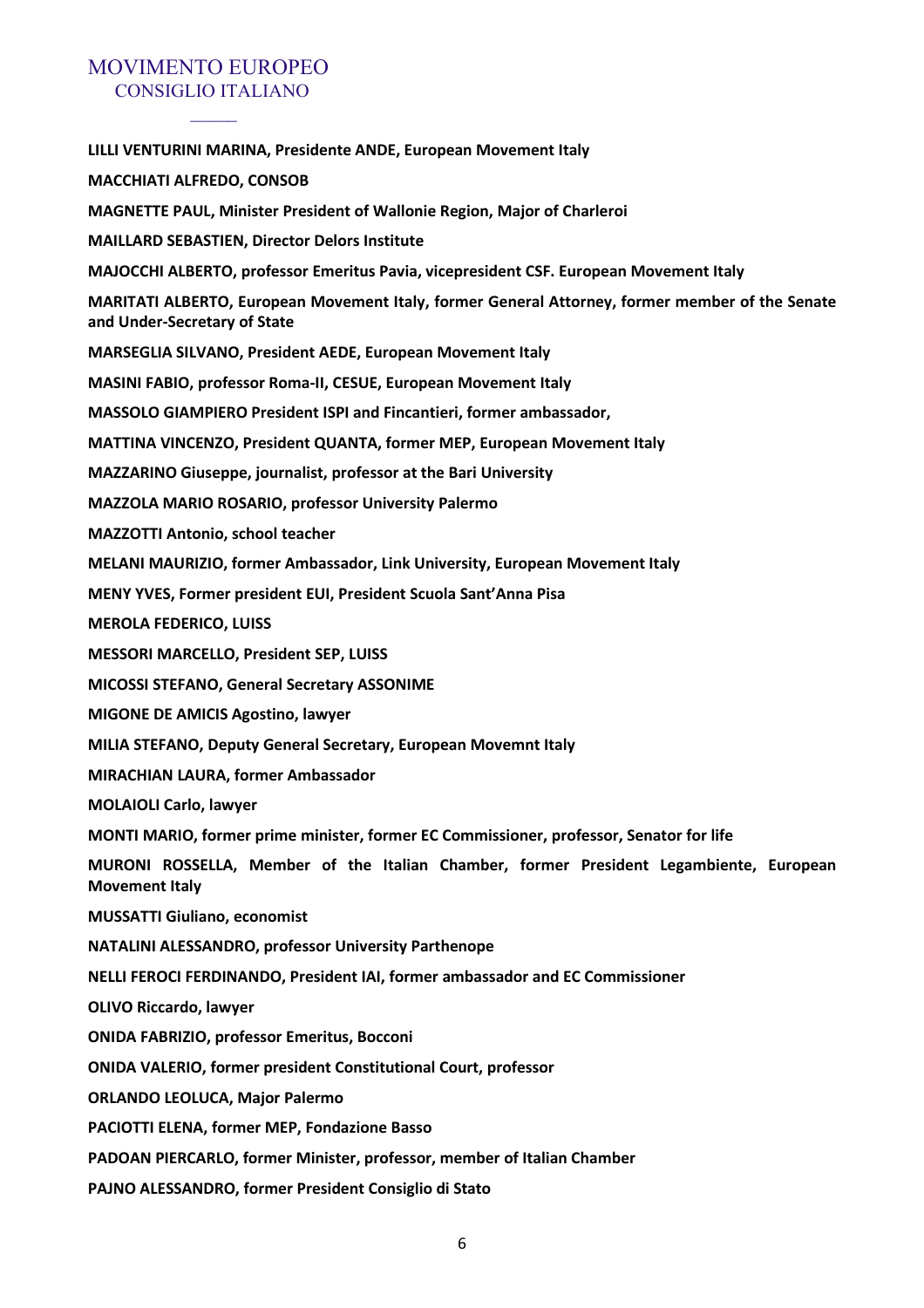**PANIZZI GABRIELE, Vicepresident Istituto Altiero Spinelli, former President Regione Lazio, European Movement Italy PARIETTI CARLO, former President Eurocadres, European Movement Italy PASQUINO GIANFRANCO, professor emeritus PATERNO' RICCARDO, Professor University Naples PELLEGRINI FABIO, former General Secretary AICCRE PENNISI GIUSEPPE, professor Università degli Studi Europea PERA COSTANZA, DG Condizione Abitativa PERISSICH RICCARDO, vicepresident CONSIUSA, writer PETROCCHI Francesca, professor at the University of Tuscia PICCINNI Paolo, Professor at Sapienza University of Rome PINELLI CESARE, professor Sapienza, PISTONE SERGIO, professor University of Turin, European Movement PITTELLA GIANNI, former president of S&D Group and Vicepresident of EP, member of the Senate PIZZETTI FRANCO, professor University Turin POLILLO GIANFRANCO, former under-secretary of the State for Economy and Finance PONZANO PAOLO, General Secretary European Movement, Italy Professor Collège of Europe Parma POZZOLI STEFANO, professor University Parthenope PRECIOUS Anna Maria, school teacher PRODI ROMANO, former Prime Minister and President EU Commission, president Fondazione per la collaborazione fra i popoli PUGLISI GIOVANNI, Dean University Kore QUARTAPELLE PROCOPIO LIA, member of Italian Chamber, European Movement Italy QUINTIERI BENIAMINO, Professor, Tor Vergata RECANATESI ALFREDO, Journalist, Club dell'Economia REICHLIN LUCREZIA, member British Academy and Academia Europaea, professor London Business School RONZITTI VALERIA, Board International European Movement and Board Movimenta ROSSI GIAMPAOLO, professor Roma III RUIZ DEVESA DOMENEC, MEP Head of the S&D Delegation Constitutional Affairs Committee RUSSO VINCENZO, Professor Emeritus, European Movement Italy SANDULLI Piero, professor at the University of Rome 4 SANTALMASSI GIANCARLO, Journalist SAPIR ANDRE, Senior Fellow Bruegel SASIC SILOVIC DASA, Chair International Board CEE Network for Gender SCHWAN GESINE, President of Vladrina European University SICA Salvatore, professor at the University of Salerno**